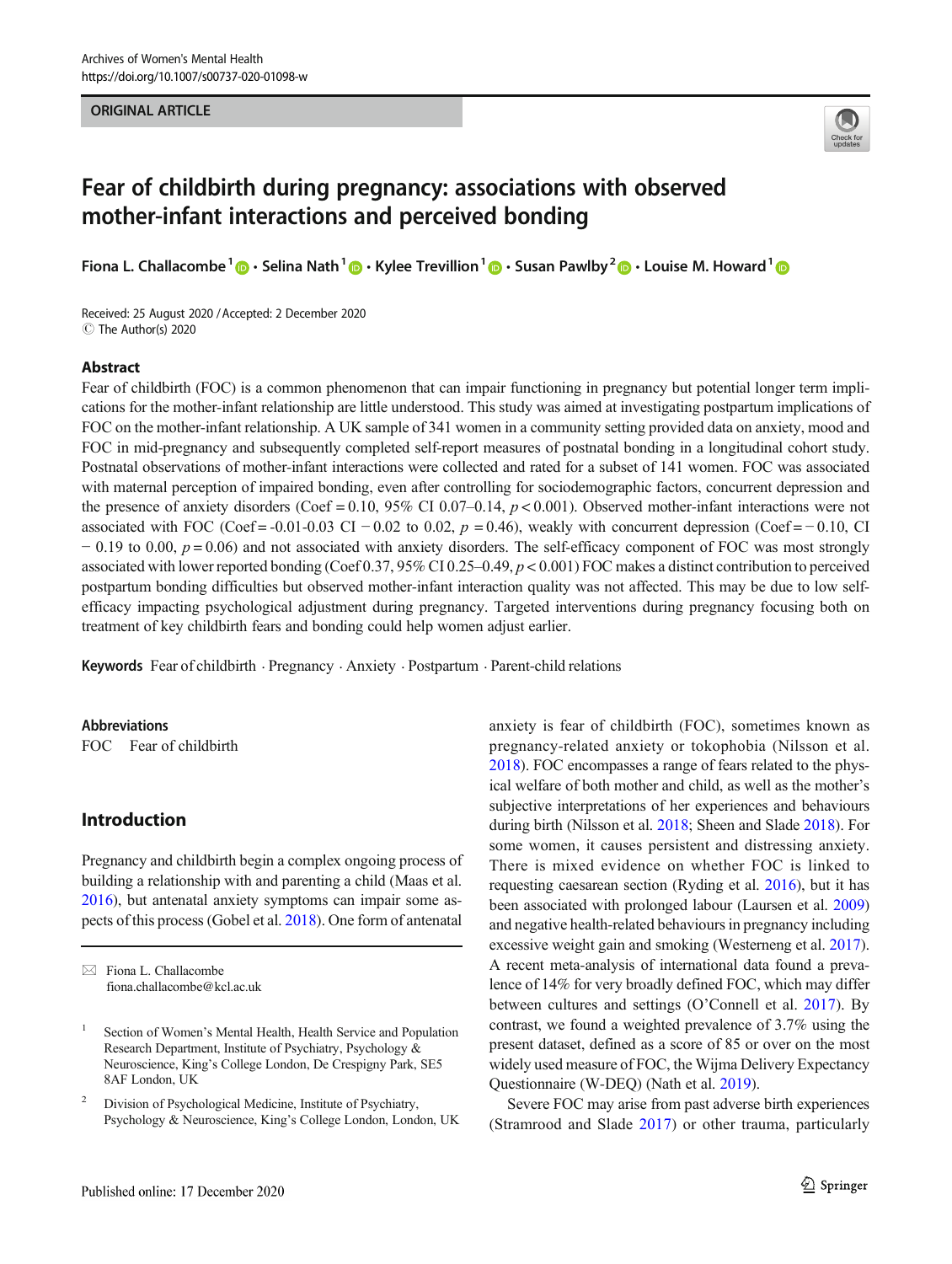sexual abuse (Lukasse et al. [2010\)](#page-8-0), but can also present as a primary phobia in the absence of such experiences (Goutaudier et al. [2018](#page-8-0); Oliveira et al. [2017\)](#page-8-0). FOC often cooccurs with other mental health problems, particularly anxiety disorders (Martini et al. [2016](#page-8-0); Zar et al. [2002\)](#page-9-0), suggesting commonalities in features or diathesis. However, it is thought to be a distinct construct (Blackmore et al. [2016](#page-7-0)).

Three studies have investigated associations between FOC and postpartum bonding and parenting. Two found a relationship between FOC and self-reported parenting stress, taking state anxiety into account (Huizink et al. [2017](#page-8-0); Pazzagli et al. [2015\)](#page-8-0), but did not adjust for concurrent depressive symptoms. A third study found that perceived antenatal bonding and concurrent depressive symptoms, but not FOC, were associated with self-reported postpartum bonding. No previous studies have used an observational measure of mother-infant interactions in addition to or instead of self-report. Observational measures capture maternal and child behaviour more objectively, the most commonly used dimension being maternal sensitivity, the ability to detect and respond appropriately to infant cues (Crittenden [2003\)](#page-7-0). Maternal sensitivity in interactions is important as it can mediate the relationship between maternal psychopathology and child outcomes (Grant et al. [2010\)](#page-8-0).

The current study investigated associations between antenatal FOC and postpartum bonding using both an observational measure of mother-infant interactions and self-reported bonding, adjusting for concurrent depression and anxiety disorders during pregnancy. We hypothesised that more severe FOC (assessed as a continuous variable) would be associated with poorer maternal sensitivity (using an observational measure) and impaired perceptions of bonding (using a self-reported measure) but these relationships would be attenuated by the inclusion of concurrent depression and anxiety disorders in the model.

# Methods

For the study design and population, a cohort study of 545 women were recruited antenatally in an inner-city maternity service using stratified sampling in London, UK. The WEllbeing in pregNancy stuDY (WENDY) (Howard et al. [2018\)](#page-8-0) was aimed at assessing the effectiveness of the commonly used 'Whooley questions' in identifying mental disorders in pregnant women (Whooley et al. [1997\)](#page-9-0). The main study was powered to answer this question.

All women answering positively to either or both Whooley questions (W+) were invited to participate, along with a random sample of W− women who answered no to both questions. Women who declined to answer the Whooley questions, < 16 years old, had a termination or miscarriage prior to

baseline interview or had booked their baby's birth elsewhere in the UK were excluded.

Eligible women consenting to participate took part in a face-to-face interview within 3 weeks after their antenatal booking appointment (approximately 10–12-weeks' gestation). Interviews were conducted by research midwives and postgraduate researchers trained to administer the SCID. Women were recruited between November 2014 and July 2016 from a diverse population in inner London. Language interpreters were used where needed. The study population ( $n = 545$ ) was similar to the base population ( $n =$ 9963, women booking at the maternity site during the study duration) on sociodemographic factors (see Howard et al. [2018](#page-8-0) for full details of study procedures, sampling and representativeness of the study sample).

Eligible women were followed up at mid-pregnancy  $(n =$ 436/503, 87% follow-up rate, mean pregnancy gestation 29 weeks) and approximately 3-month postpartum  $(n = 352/$ 503, 70% follow-up rate). During the postpartum data collection period, we obtained additional funding to approach a subsample of women  $(n = 181)$  to participate in a home visit to collect observational mother-infant interaction data (78% agreed,  $n = 141$  $n = 141$  $n = 141$ ) (see Fig. 1 for the flow chart of women through the study).

#### Ethical approval

The research was approved by the National Research Ethics Service, London Committee-Camberwell St Giles (ref no 14/ LO/0075). All participants provided written informed consent.

#### Measures

#### Sociodemographic characteristics

Information about maternal age and education was obtained at the baseline interview. Age was treated as a continuous variable and education was divided into three categories (none/school level, college/diploma/higher certificate/ vocational training and degree level/postgraduate qualification). Information regarding infant date of birth (to calculate gestational age at birth) was collected during the 3-month home visit.

## Fear of childbirth

At mid-pregnancy (around 28 weeks' gestation), the Wijma Delivery Expectancy/Experience Questionnaire (W-DEQ) (Wijma et al. [2002](#page-9-0)) was administered to assess FOC. This consists of 33 self-report questions designed to measure fear of labour and birth based on women's cognitive and emotional expectations. Respondents rate each reaction in six domains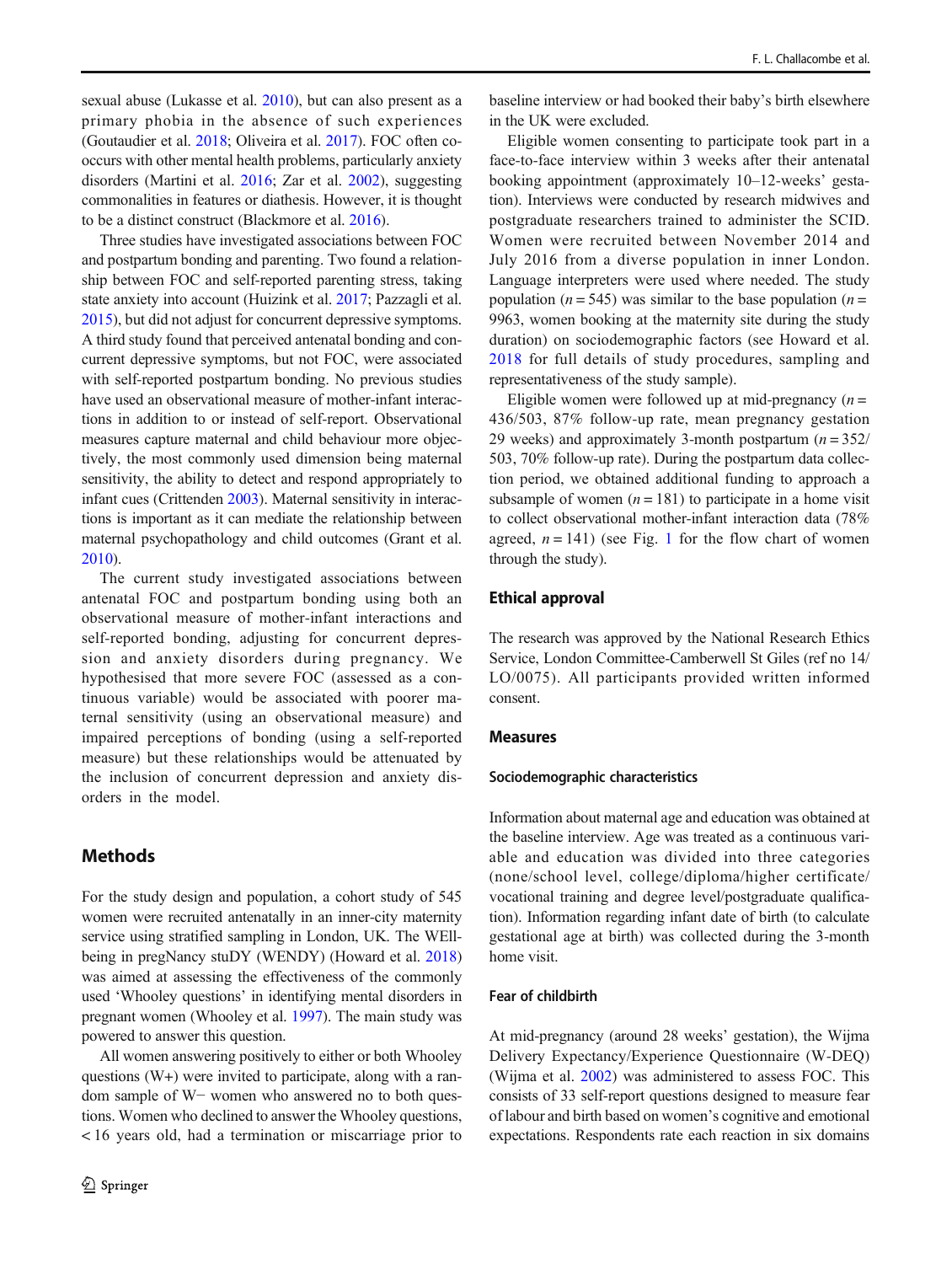<span id="page-2-0"></span>

Fig. 1 Flow chart for study population. <sup>1</sup>The ESMI programme consisted of a nested randomised controlled trial (RCT) (Trevillion et al. 2016) which recruited 42 women from the WENDY study. <sup>2</sup>Reasons for W-DEQ not being applicable to women: 18 (53%) had a miscarriage; 4 (12%) had a preterm birth and no longer pregnant; 12 (35%) were late bookers and were past mid-pregnancy when participating in the baseline interview. <sup>3</sup> Reasons for declining mother-infant interactions: 19 (48%)

uncomfortable with being recorded/videotaped; 3 (7.5%) declined home visit or any form of face-to-face visit or mother/baby not well at home visit; 3 (7.5%) baby asleep during home visit and mother did not want another home visit; 2 (5%) baby's father did not want the baby to be recorded/videotaped; 1 (2.5%) other children upset at home visit; 1 (2.5%) technical problem; 11 (27%) other, e.g. woman did not want an interpreter.

on a scale of 0–5 and a single score is derived (range 0–165). Higher scores indicate greater fear, with scores of 85 or over indicating severe FOC (Calderani et al. [2019](#page-7-0)). A six-factor solution was identified by Garthus-Niegel and colleagues with fear, negative appraisal, loneliness, lack of self-efficacy, lack of positive anticipation and concerns for the child as the factors (Garthus-Niegel et al. [2011](#page-8-0)).

#### Antenatal anxiety disorders

The Structured Clinical Interview for the Diagnostic and Statistical Manual of Mental Disorders (4th ed.; DSM-IV) Axis I Disorders was administered (SCID, research version) (First et al. [2002\)](#page-8-0) The SCID is a semi-structured diagnostic interview, to identify DSM-IV Axis I disorders. For the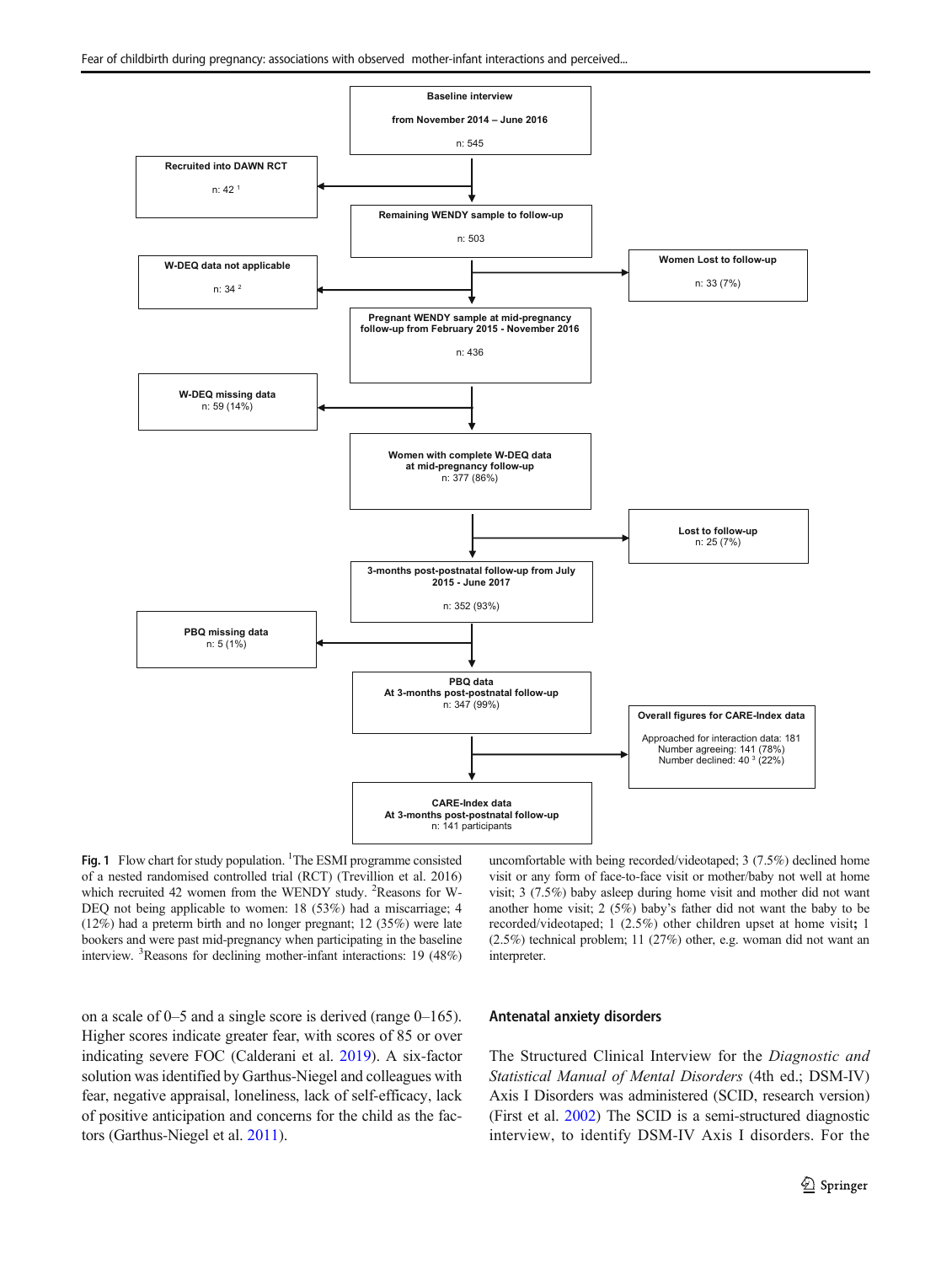current analysis, the 'anxiety disorders' group included those who met diagnosis for one or more of generalised anxiety disorder (GAD), panic disorder, social phobia, agoraphobia, obsessive-compulsive disorder (OCD) and posttraumatic stress disorder (PTSD). Women diagnosed with specific phobia were excluded from the anxiety group for analysis, other than the one participant who had tokophobia. This was because phenomenologically, phobias are reactions to specific stimuli (such as blood, animals, environments or situations) and therefore may not be expected to be associated with disruptions in the mother-infant relationship (Kaitz et al. [2010\)](#page-8-0). OCD and PTSD were included in the anxiety disorder group as the DSM-IV system was used, and there is some evidence to suggest PTSD and OCD may be associated with problems in mother-infant interactions and bonding (Challacombe et al. [2016;](#page-7-0) Ionio and Di Blasio [2014](#page-8-0); Kaitz et al. [2010\)](#page-8-0).

#### Maternal depressive symptoms

The Edinburgh Postnatal Depression Scale (EPDS) is a tenitem self-complete questionnaire for perinatal depression and validated in 20 languages (Cox et al. [1987\)](#page-7-0). In a range of 0– 33, scores > 12 suggest significant depression.

#### Primary outcome measures

#### Mother's perception of bonding (self-report)

The Postpartum Bonding Questionnaire (PBQ) is a 25-item validated self-report measure assessing a mother's feeling and attitude towards her infant (Brockington et al. [2001\)](#page-7-0). Items are rated on a six-point scale from  $0 = 'always'$  to  $5 = 'never';$ where statements reflect a negative emotion/attitude, the scoring is reversed. Total scores are generated by summing the 25 items (scores range between 0 and 125). Higher scores indicate more impaired bonding (Brockington et al. [2006\)](#page-7-0).

#### CARE-index

The Child-Adult Relationship Experimental Index (CARE-Index) was used to code mother-infant interactions from recordings of a 5-min free-play session during the home visit at 3 months. The CARE-Index assesses a number of maternal (sensitive, controlling, unresponsive) and infant (cooperative, difficult, compulsive and passive) behavioural patterns. Each is rated on a scale that together totals between 0 and 14 for the mother and 0 to 14 for the infant, with higher scores indicating a higher rating of the specific pattern. This is a reliable and valid coding system for infants aged between 0 and 15 months and validated across different social classes and ethnic backgrounds (Crittenden [2003](#page-7-0); Leventhal et al. [2004\)](#page-8-0). The certified coder (with level  $II$  + research level reliability) was independent to the study team, blind to the specific aims of the

study and women's mental health status. The current analysis used maternal sensitivity, defined in the CARE-Index rating as "any pattern of behavior that pleases the infant, increases comfort and attentiveness or reduces distress and/or disengagement" (Crittenden [2003\)](#page-7-0).

#### Statistical analysis plan

Data management and analysis were conducted using Stata v.15. Sociodemographic characteristics of women with high (W-DEQ score of  $\geq$  85) and low FOC (W-DEQ < 85) were compared (age, education) using independent  $t$  test for continuous variables and chi-squared tests (or Fisher's exact test for cells  $n < 5$ ) for categorical variables. Pearson correlations were used to check inter-correlations between the PBQ and CARE-Index.

Unadjusted linear regression was run to investigate the association between maternal FOC as a continuous variable and maternal self-reported bonding with infants (PBQ score) and observed interactions (CARE-Index). Potential confounding variables were chosen a priori and based on previous literature (Stein et al. [2014](#page-9-0)) and were as follows: the presence of antenatal anxiety disorder, parity, maternal age and education and infant gestational age at birth. The multivariable regression analysis (model 2) adjusted for these variables. In a final step, we investigated whether any associations were also independent of concurrent maternal depressive symptoms. For the PBQ analysis, complete data were available for 347 women. The same analyses were repeated with maternal sensitivity as the outcome measure with complete data available on 141 women. Factors of the WDEQ were investigated for their effects on the dependent variables.

Outcome data were checked for accuracy, missing data, outliers and normality. Both primary outcome variable distributions were skewed. A sensitivity analysis was therefore conducted using log-transformed PBQ and maternal sensitivity variables which produced the same pattern of results. For ease of interpretation, the original values are presented below.

## Results

The demographics of the women for each section of the analysis are reported below.

Fourteen  $(3\%)$  women had PBQ scores of  $> 26$  (cut-off suggestive of bonding problems (Brockington et al. [2006\)](#page-7-0). PBQ and maternal sensitivity scores were not correlated (− 0.03,  $p = 0.7$ ). An initial t test found that there was a difference between PBQ scores for women defined as high  $(≥ 85)$  and low (< 85) on the FOC measure with a difference of 6.23 points ( $p < 0.001$ ; 95% CI 3.04-9.05). No difference was found between FOC groups on maternal sensitivity scores, maternal age or education (Tables [1,](#page-4-0) [2,](#page-4-0) [3,](#page-5-0) [4](#page-5-0) and [5](#page-6-0)).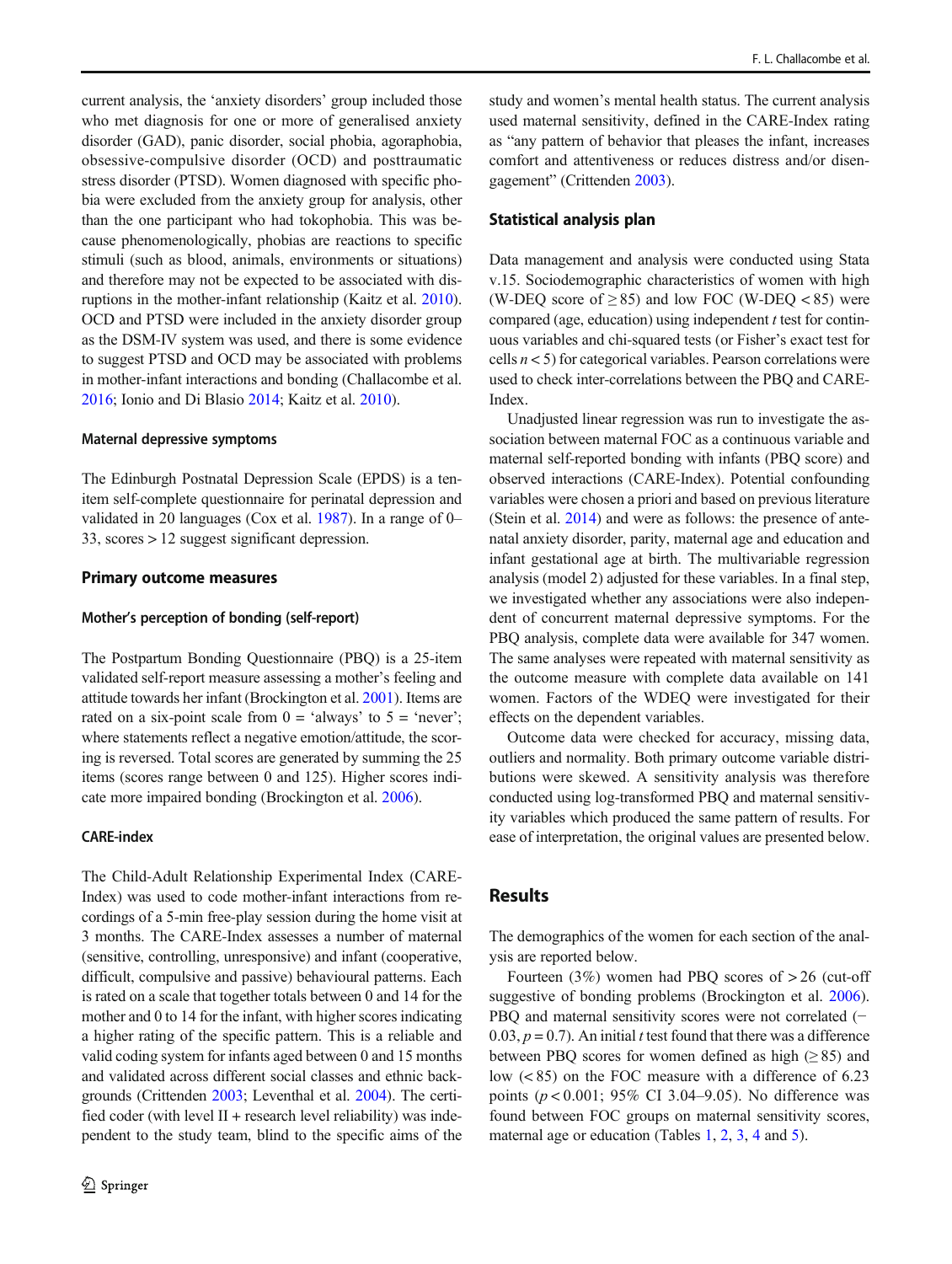| Characteristic                      | PBQ          |              |              | CARE-Index   |             |              |
|-------------------------------------|--------------|--------------|--------------|--------------|-------------|--------------|
|                                     | Low FOC      | High FOC     | Total        | Low FOC      | High FOC    | Total        |
| n                                   | 319          | 28           | 347          | 125          | 16          | 141          |
| Maternal age mean (sd),             | 33.6 (5.64)  | 32.94 (5.23) | 32.88 (5.20) | 32.71 (0.47) | 31.13(1.29) | 32.53 (5.27) |
| Education $(n, \%)$                 |              |              |              |              |             |              |
| No or school only                   | 61(19.12)    | 3(10.71)     | 64 (18.44)   | 24 (19.20)   | 2(12.50)    | 26(18.44)    |
| A levels or vocational              | 81 (25.39)   | 9(32.14)     | 90 (25.94)   | 33 (26.40)   | 5(31.25)    | 38 (26.95)   |
| Degree or higher                    | 177 (55.48)  | 16(57.14)    | 193 (55.62)  | 68 (54.44)   | 9(56.25)    | 77 (54.61)   |
| Gestational age at birth (mean, sd) | 39.32 (0.08) | 39.14 (0.27) | 39.3 (1.48)  | 39.36(0.13)  | 39.69(0.30) | 39.40 (1.43) |
| Ethnicity $(n, \%)$                 |              |              |              |              |             |              |
| White                               | 176 (55.17)  | 20 (71.42)   | 196 (56.48)  | 68 (54.44)   | 13 (81.25)  | 81 (57.45)   |
| <b>Black</b>                        | 94 (29.46)   | 6(21.43)     | 100(28.82)   | 37(29.60)    | 2(12.50)    | 39 (27.66)   |
| Asian                               | 13 (4.07)    | 1(3.57)      | 14(4.30)     | 4(3.20)      | 1(6.25)     | 5(3.55)      |
| Mixed                               | 12(3.76)     | 1(3.57)      | 13(3.75)     | 4(3.20)      | $\theta$    | 4(2.84)      |
| Other                               | 24 (7.52)    | $\mathbf{0}$ | 24 (6.92)    | 9(7.20)      | 3(18.75)    | 12(8.51)     |
| First-time parent                   | 159 (49.84)  | 19 (67.85)   | 178 (51.30)  | 60(48.0)     | 11(68.75)   | 71 (51.06)   |

<span id="page-4-0"></span>Table 1 Sociodemographic characteristics of women contributing to PBQ and CARE-Index analysis

Correlations between continuous variables are presented in Table [3.](#page-5-0)

## Unadjusted univariate analysis

In the unadjusted linear regression analysis, FOC was associated with higher (impaired) scores on the PBQ ( $Coef = 0.13$ , 95% CI 0.09–0.16,  $p < 0.001$ ). FOC was not associated with maternal sensitivity scores (Coef =  $-0.01-0.03$  CI  $-0.02$  to  $0.02, p = 0.46$ .

## Fear of childbirth and perceived bonding

After adjusting for maternal sociodemographic factors (age and education, parity, infant gestational age and antenatal anxiety disorder), FOC continued to be associated with higher PBQ scores, i.e. more impairment (Coef = 0.10, 95% CI 0.07–0.14,  $p < 0.001$ ). This association remained after adjusting for the influence of concurrent depressive symptoms which were also associated (Coef =  $0.35$ , 95% CI =  $0.19-$ 0.51,  $p < 0.001$ ). Higher maternal education was significantly

Table 2 Clinical variable mean scores—Wijma, PBQ, AD, and depression

| Characteristic                           | <b>PBQ</b>   |                |               | CARE-Index   |                |                 |
|------------------------------------------|--------------|----------------|---------------|--------------|----------------|-----------------|
|                                          | Low FOC      | High FOC       | Total         | Low FOC      | High FOC       | Total           |
| n                                        | 319          | 28             | 347           | 125          | 16             | 141             |
| Any antenatal anxiety disorder $(n, \%)$ | 47 (15.06)   | 11 (39.28)     | 58 (16.71)    | 29 (23.58)   | 7(43.75)       | 36(25.50)       |
| Panic                                    | 2(0.62)      | 1(3.57)        | 3(0.86)       | 1(0.80)      | 1(6.25)        | 2(1.41)         |
| Agoraphobia                              | 1(0.31)      | $\overline{0}$ | 1(0.29)       | 1(0.80)      | $\overline{0}$ | 1(0.71)         |
| Social phobia                            | 14 (4.38)    | 1(3.57)        | 15(4.32)      | 4(3.20)      | 1(6.25)        | 5(3.55)         |
| <b>OCD</b>                               | 8(2.50)      | 2(7.14)        | 10(2.88)      | 3(2.40)      | 1(6.25)        | 4(2.84)         |
| <b>PTSD</b>                              | 6(1.9)       | 1(3.57)        | 7(2.08)       | 4(3.20)      | 1(6.25)        | 5(3.62)         |
| GAD                                      | 23(7.21)     | 7(2.50)        | 31 (8.93)     | 17(13.60)    | 4(25.0)        | 21(15.6)        |
| Tokophobia                               | $\theta$     | 1(3.57)        | 1(0.29)       | $\Omega$     | 1(6.25)        | 1(0.71)         |
| FOC (mean (sd))                          | 48.45 (1.06) | 94.68 (1.59)   | 52.18 (22.27) | 49.18 (1.82) | 96.38 (2.28)   | 54.53 (24.51)   |
| EPDS $3$ months (mean $(sd)$ )           | 5.91(0.27)   | 7.71(0.85)     | 6.06(4.84)    | 6.43(0.76)   | 6.94(1.07)     | 6.49(5.09)      |
| PBQ (mean (sd))                          | 117.98(0.41) | 111.75(0.40)   | 117.48 (7.78) | 117.23(0.76) | 110.56 (1.93)  | $116.47*(8.55)$ |
| Maternal sensitivity score (mean (sd))   | 4.3(0.28)    | 4.32(0.79)     | $4.32*(2.98)$ | 4.26(0.27)   | 4.44(0.61)     | 4.28(2.98)      |

\*139 observations in each case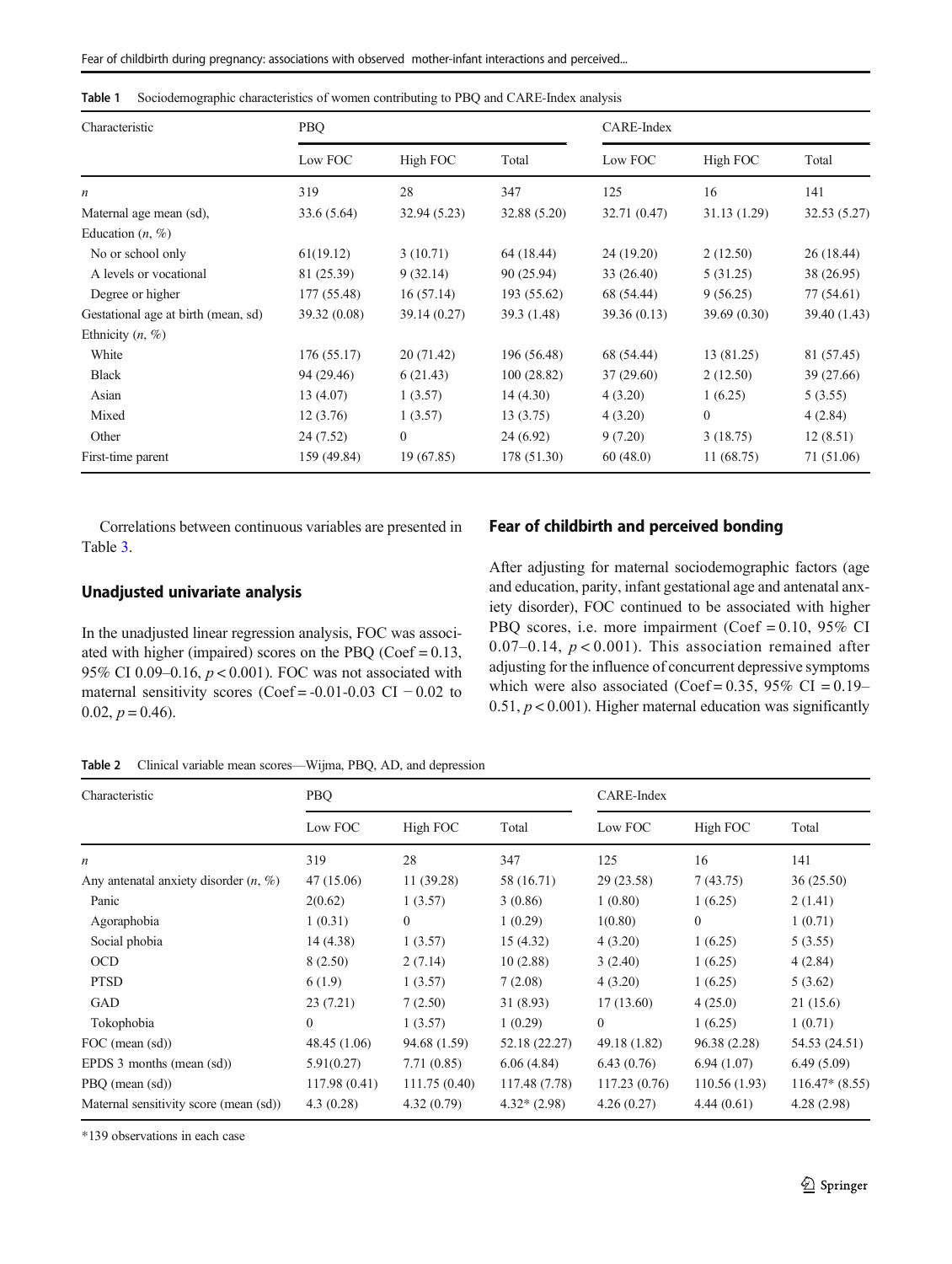|                                        | Fear of childbirth<br>(WDEO) | Depressive symptoms<br>(EPDS) | Maternal age | Gestational age | Postpartum Bonding<br>Ouestionnaire |
|----------------------------------------|------------------------------|-------------------------------|--------------|-----------------|-------------------------------------|
| Depressive symptoms (EPDS)             | $0.24***$                    |                               |              |                 |                                     |
| Maternal age                           | 0.03                         | $-0.04$                       |              |                 |                                     |
| Gestational age                        | 0.02                         | $-0.02$                       | $-0.02$      |                 |                                     |
| Postpartum Bonding Questionnaire (PBQ) | $0.37***$                    | $0.33**$                      | 0.04         | 0.02            |                                     |
| Maternal sensitivity                   | 0.01                         | $-0.19*$                      | $0.22*$      | 0.05            | $-0.03$                             |

<span id="page-5-0"></span>Table 3 Correlation matrix for fear of childbirth, postnatal depressive symptoms, maternal age, gestation age, postpartum bonding and maternal sensitivity

 $*_{p}$  < 0.01,  $*_{p}$  < 0.001, and  $*_{p}$  < 0.0001

associated with higher PBO scores (Coef =  $2.37,95\%$  CI = 0.08–4.66,  $p = 0.04$ ). The overall model's adjusted  $R^2$  fit was 18.9%.

The analysis was re-run on the smaller sample of 141 who had maternal sensitivity data to check for the effect of a smaller sample size. The same pattern of results was obtained, with FOC associated with higher PBQ scores (Coef = 0.14, 95% CI 0.09–0.20,  $p < 0.001$ ).

# Fear of childbirth and observed mother-infant interactions

The analyses were re-run using the subsample with observational data ( $n = 141$ ), with observed maternal sensitivity as the primary outcome. FOC was not significant, nor did other variables meet criteria for significance. Marginal results associated with greater sensitivity were higher infant gestational age (Coef = 0.35; 95% CI – 0.01 to 0.71,  $p = 0.06$ ), higher maternal age (Coef = 0.10 95% CI = 0.00–0.21,  $p = 0.08$ ) and lower maternal depression (Coeff =  $-0.10$ , CI  $-0.19$  to 0.00, p = 0.06). Maternal education was not associated with maternal sensitivity (Coef = 0.08; 95% CI − 1.47 to 1.64,  $p = 0.92$ ). The overall model adjusted  $R^2$  fit was 8.4%.

## WDEQ factors and perceived bonding

In order to investigate whether factors of the WDEQ identified by Garthus-Niegel et al. were stronger predictors of bonding on the PBQ, they were simultaneously entered into a regression. These were fear, negative appraisals, loneliness, lack of self-efficacy, lack of positive emotions and concerns about the baby, including 25 items from the WDEQ. Only 'lack of selfefficacy' was significant (Coef 0.27; 95% CI 0.09–0.45,  $p =$ 0.003), with the adjusted  $R^2$  fit being 14.0%. Using this factor in the overall model, the pattern of results remained similar, with lack of self-efficacy (Coef 0.379, 95% CI 0.26–0.50, p < 0.001), depression (Coef 0.41, 95% CI 0.26–0.56,  $p < 0.001$ ) and education (Coef 2.37, 95% CI 0.19–4.54,  $p =$ 0.03) significant, and a similar amount of variance explained by the overall model (adjusted  $R^2 = 19.4$ ). However, being a first-time mother was also associated (Coef = 1.53, 95% CI – 0.04 to 3.01,  $p = 0.04$ ).

# **Discussion**

We found that fear of childbirth (FOC) during pregnancy was associated with more impaired perceived bonding at 3-month

Table 4 Adjusted regression models for PBQ and maternal sensitivity

|                              | PBO                             |                  | Maternal sensitivity       |                  |  |
|------------------------------|---------------------------------|------------------|----------------------------|------------------|--|
| Predictors                   | Coefficient (95% CI)            | $\boldsymbol{p}$ | Coefficient (95% CI)       | $\boldsymbol{p}$ |  |
| Fear of childbirth (WDEO)    | $0.10(0.07-0.14)$               | < 0.001          | $0.01$ (-0.01 to 0.03)     | 0.46             |  |
| Maternal age                 | $0.04$ (-0.11 to 0.20)          | 0.60             | $0.10(0.00-0.21)$          | 0.08             |  |
| Infant gestational age       | $-0.06$ ( $-0.57$ to 0.45)      | 0.81             | $0.35$ (-0.01 to 0.71)     | 0.06             |  |
| Maternal education           |                                 |                  |                            |                  |  |
| No/school                    | Reference                       |                  | Reference                  |                  |  |
| College/diploma/training     | $2.37(0.08-4.66)$               | 0.04             | $0.08$ (-1.47 to 1.64)     | 0.92             |  |
| Degree and above             | $2.58(0.43 - 4.73)$             | 0.02             | $0.42$ (-1.05 to 1.89)     | 0.57             |  |
| Concurrent depression (EPDS) | $0.35(0.19-0.51)$               | < 0.001          | $-0.10$ ( $-0.20$ to 0.00) | 0.06             |  |
| Anxiety disorder (Y/N)       | $-0.12$ (-2.18 to 1.93)         | 0.91             | $-0.69$ ( $-1.87$ to 0.49) | 0.25             |  |
| First-time parent            | $1.47 (-0.08 \text{ to } 3.01)$ | 0.06             | $-0.76$ ( $-1.15$ to 1.00) | 0.89             |  |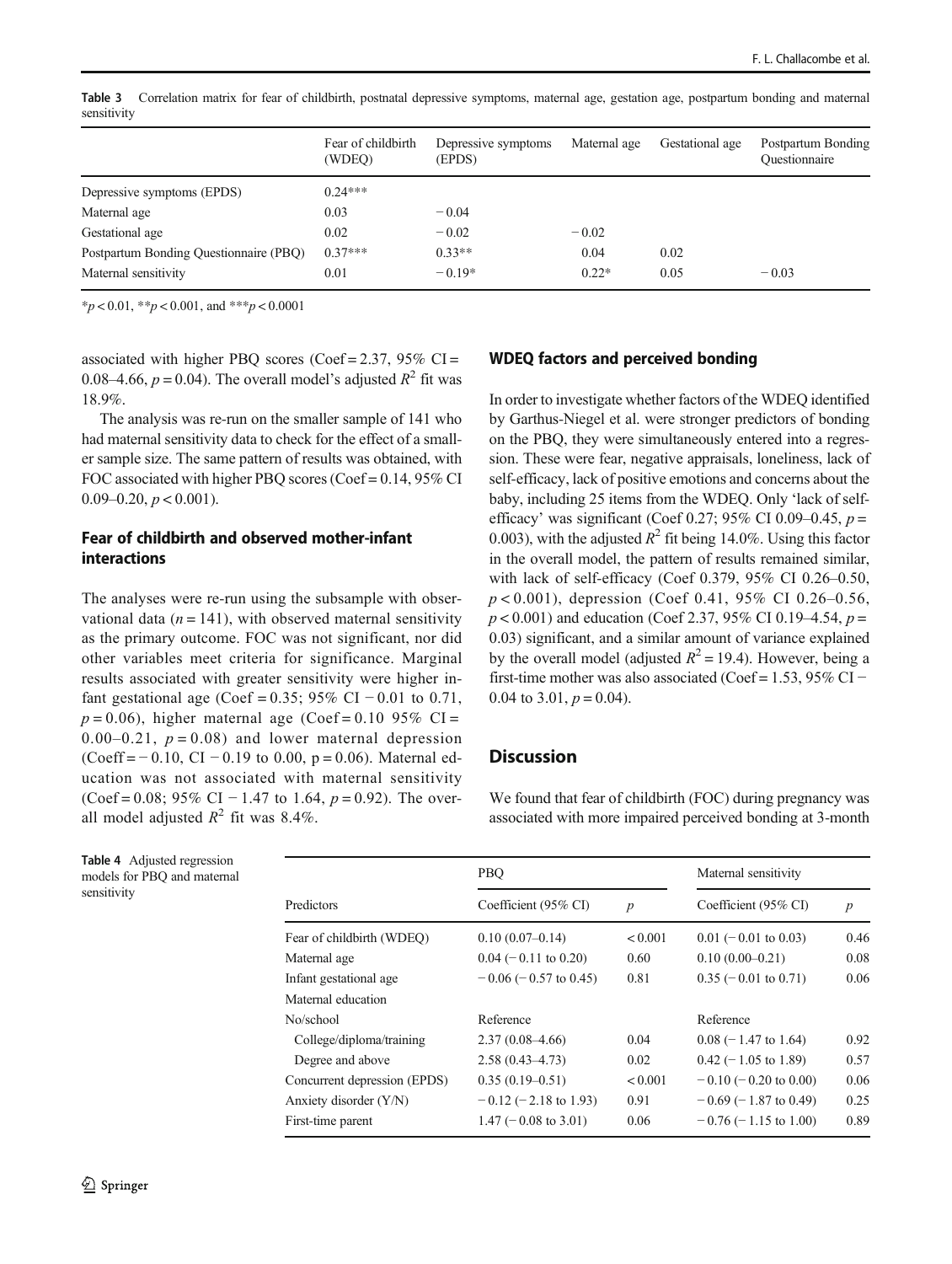<span id="page-6-0"></span>Fear of childbirth during pregnancy: associations with observed mother-infant interactions and perceived...

Table 5 Adjusted regression model using WDEQ self-efficacy

|                                         | PBO                     | $\boldsymbol{p}$ |  |
|-----------------------------------------|-------------------------|------------------|--|
| Predictors                              | Coefficient (95% CI)    |                  |  |
| Fear of childbirth-self efficacy (WDEO) | $0.37(0.25-0.49)$       | ${}_{0.001}$     |  |
| Maternal age                            | $0.02$ (-0.13 to 0.17)  | 0.82             |  |
| Infant gestational age                  | $-0.17$ (-0.66 to 0.32) | 0.50             |  |
| Maternal education                      |                         |                  |  |
| No/school                               | Reference               |                  |  |
| College/diploma/training                | $2.37(0.19-4.54)$       | 0.03             |  |
| Degree and above                        | $2.33(0.29 - 4.38)$     | 0.03             |  |
| Concurrent depression (EPDS)            | $0.41(0.26 - 0.56)$     | < 0.001          |  |
| Anxiety disorder (Y/N)                  | $-0.14$ (-2.10 to 1.82) | 0.89             |  |
| First-time parent                       | $1.53$ (-0.44 to 3.01)  | 0.04             |  |

postpartum but not with lower sensitivity in observed motherinfant interactions. The association between FOC and perceived bonding difficulties remained even after adjusting for concurrent postpartum depressive symptoms and the presence of antenatal anxiety disorder, suggesting a relatively robust effect.

Consistent with our results, FOC has been related in previous studies to lower self-reported postnatal bonding (Huizink et al. [2017\)](#page-8-0) and parental stress (Pazzagli et al. [2015](#page-8-0)). However, this study is the first to our knowledge to find that FOC is not associated with lower maternal sensitivity on an observational measure. These combined findings suggest that perceived and observed parenting may be different concepts to assess when considering the impact of parental psychopathology. Further to this, the measures did not correlate. Sensitivity has a moderate relationship with attachment in meta-analyses (De Wolff and van Ijzendoorn [1997](#page-8-0)) but the relationship with perceived bonding may be weaker or may change over time as attachment is established. A low number of women reported impaired bonding over a clinical threshold in this sample; therefore, there may not have been enough power to accurately detect a relationship with sensitivity.

Contrary to hypothesis, antenatal anxiety disorders were not associated with perceived or observed bonding when included in the model with FOC. Previous studies of mothers with generalised anxiety disorder and obsessive-compulsive disorder found some interference with postpartum interactions (Challacombe et al. [2016](#page-7-0); Stein et al. [2012](#page-8-0)). FOC is therefore an independent anxiety-related risk factor for early adjustment to parenthood in terms of perceived bonding (Gobel et al. [2018\)](#page-8-0). Preoccupation with pregnancy fears at the expense of gradual adjustment to the process of becoming a parent is one possible mechanism (Dubber et al. [2015](#page-8-0)). The concept of FOC has several components including fears relating to the infant as well as fears specifically around childbirth (Bayrampour et al. [2016\)](#page-7-0). Our results highlighted that lack

of self-efficacy in the birth experience was most strongly related to perceived bonding, rather than fear of specific outcomes. Both low efficacy regarding birth and bonding may be related to a general unconfident thinking style and negative self-appraisal, which could be identified and addressed early in pregnancy (Schmidt et al. [2017\)](#page-8-0). FOC was related to depressive symptoms and the concept may therefore include elements related to both anxiety and depression.

Future studies could investigate whether a traumatic birth in which fears were realised mediates the relationship between FOC and postnatal bonding and whether problems persist. Perceived difficulties in bonding measured by the PBQ have been associated with parental stress and negative child outcomes (de Cock et al. [2017](#page-7-0); Fuchs et al. [2016](#page-8-0)). Perceived bonding is therefore of likely clinical importance, and the PBQ could be a useful way to identify dyads at risk of future issues.

There is considerable evidence of a relationship between maternal depressive symptoms and difficulties both in perceived bonding and interactions (Field [2010\)](#page-8-0). Low mood was strongly associated with perceived bonding and weakly associated with observed interactions in the current study. Depression remains an important factor to be carefully assessed and addressed.

This study highlights that fear of childbirth is important to assess for all pregnant women, not only because it can have bearings on the experience of pregnancy and birth and antenatal anxiety symptoms but also because it could affect postnatal bonding. The WDEQ is long; brief, valid and clinically useful measures for FOC need further development, and a focus on self-efficacy in pregnancy and birth may be particularly useful. Detailed investigation of the particular strategies used by women to cope with FOC such as behavioural and emotional avoidance and the impact on antenatal attachment representations could inform understanding of mechanisms and the development of effective interventions. The individual aetiology of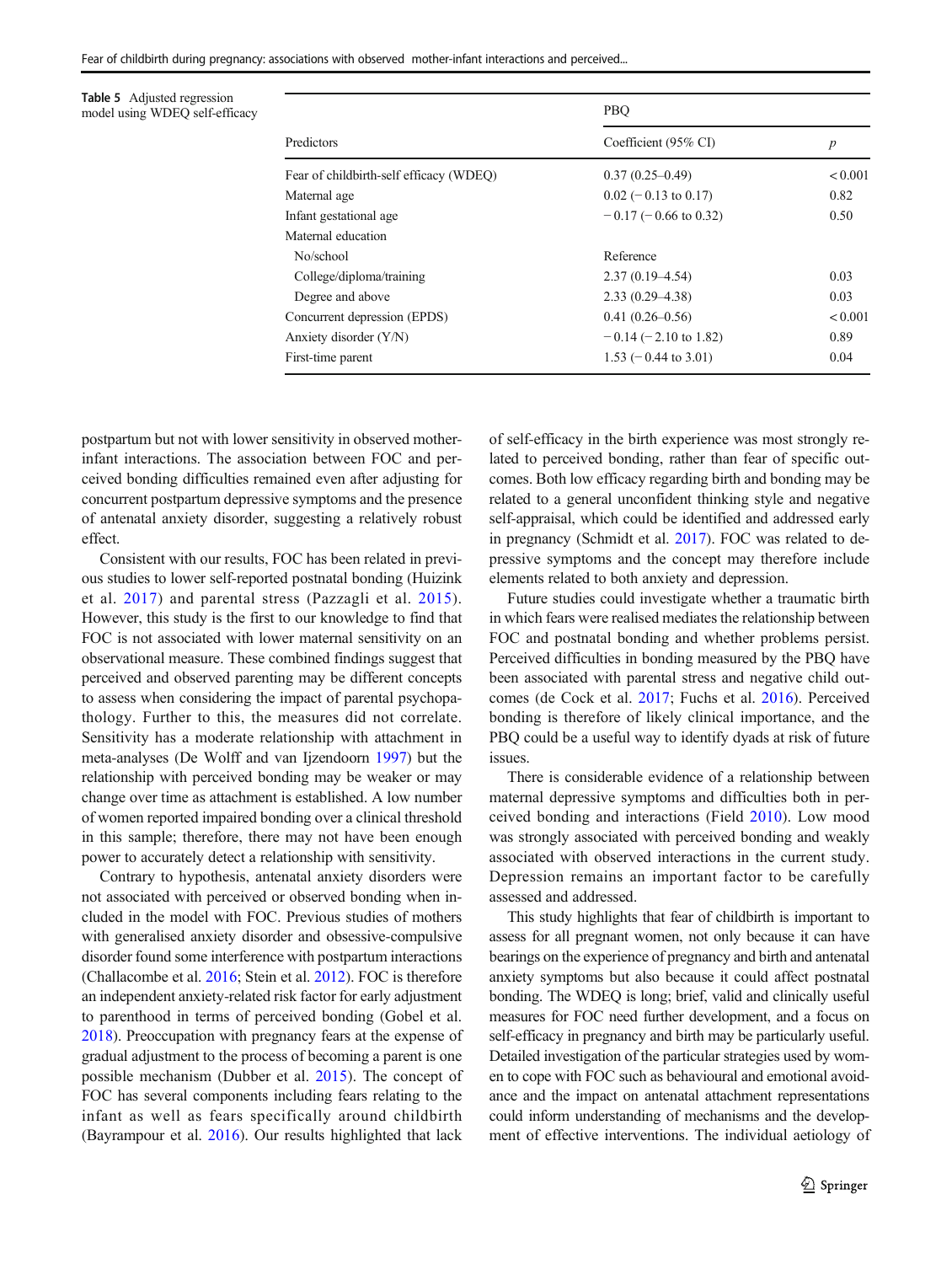<span id="page-7-0"></span>FOC is likely to be particularly important in understanding its postnatal significance, particularly in any relationship with previous antenatal loss, traumatic birth or childhood trauma (Robertson Blackmore et al. [2011](#page-8-0)). There is currently little evidence on which to base interventions although effective treatment of antenatal anxiety is a research and clinical priority. Further research is needed on whether effective antenatal treatments for FOC can ameliorate anxiety and low mood and potentially impact infant temperament or mother-infant bonding postnatally (Rouhe et al. [2015;](#page-8-0) Netsi et al. [2015\)](#page-8-0).

Strengths of the study were the use of observed motherinfant interactions rather than exclusively self-report measures, a large sample size and use of a diagnostic interview to establish diagnoses. Limitations include the lack of a maternal-fetal attachment measure to assess bonding longitudinally or a continuous anxiety measure postnatally to assess the impact of concurrent anxiety symptoms on functioning. Although it was not possible to reassess anxiety disorders postnatally, these were assessed robustly in the antenatal period and some continuity is likely (Martini et al. [2015](#page-8-0)). The postpartum play task might not have captured difficulties in interactions if the mother was not feeling anxious at the time (Stein et al. [2012](#page-8-0)). However, a postnatal task related to FOC would be difficult to devise; our findings are consistent with there being no global effect of FOC on maternal sensitivity.

In summary, there are evident but subtle impacts of FOC for women in the postpartum. Antenatal interventions for FOC that encompass self-efficacy and the possible impact on the mother-infant relationship could potentially prevent postpartum difficulties.

Acknowledgements We are extremely grateful to the mothers and babies who took part in our study. We also thank our service user advisory group for all their help and advice.

Author contributions Conceptualisation: FC and LH; methodology: SN, SP, KT and LH; formal analysis: FC and SN; writing: FC and all authors.

Funding The baseline data collection was funded by the National Institute for Health Research (NIHR) under the Programme Grants for Applied Research programme (ESMI Programme: grant reference number RPPG-1210-12002) and the National Institute for Health Research (NIHR)/Wellcome Trust Kings Clinical Research Facility and the NIHR Biomedical Research Centre and Dementia Unit at South London and Maudsley NHS Foundation Trust and King's College London. The Nuffield Foundation (grant reference number KID/42599) funded the 3 month postpartum follow-up home visits for the data collection of observational mother-infant interactions. The study team acknowledges the study delivery support given by the South London Clinical Research Network. LMH also has support from an NIHR Research Professorship (NIHR-RP-R3-12-011).

Data availability Not available due to small no. of some cells and potential identifiability.

#### Compliance with ethical standards

Conflict of interest The authors declare that they have no conflict of interest.

Disclaimer The views expressed are those of the authors and not necessarily those of the NHS, the NIHR, the Department of Health and Social Care or Nuffield Foundation. The funders had no role in data collection, analysis, interpretation, writing or the decision to publish.

Open Access This article is licensed under a Creative Commons Attribution 4.0 International License, which permits use, sharing, adaptation, distribution and reproduction in any medium or format, as long as you give appropriate credit to the original author(s) and the source, provide a link to the Creative Commons licence, and indicate if changes were made. The images or other third party material in this article are included in the article's Creative Commons licence, unless indicated otherwise in a credit line to the material. If material is not included in the article's Creative Commons licence and your intended use is not permitted by statutory regulation or exceeds the permitted use, you will need to obtain permission directly from the copyright holder. To view a copy of this licence, visit [http://creativecommons.org/licenses/by/4.0/](https://doi.org/).

## References

- Bayrampour H, Ali E, McNeil DA, Benzies K, MacQueen G, Tough S (2016) Pregnancy-related anxiety: a concept analysis. Int J Nurs Stud 55:115–130. <https://doi.org/10.1016/j.ijnurstu.2015.10.023>
- Blackmore ER, Gustafsson H, Gilchrist M, Wyman C, G O'Connor T (2016) Pregnancy-related anxiety: evidence of distinct clinical significance from a prospective longitudinal study. J Affect Disord 197: 251–258. <https://doi.org/10.1016/j.jad.2016.03.008>
- Brockington IF, Oates J, George S, Turner D, Vostanis P, Sullivan M, Loh C, Murdoch C (2001) A screening questionnaire for motherinfant bonding disorders. Arch Women's Mental Health 3:133–140
- Brockington IF, Fraser C, Wilson D (2006) The Postpartum Bonding Questionnaire: a validation. Arch Women's Mental Health 9:233– 242. <https://doi.org/10.1007/s00737-006-0132-1>
- Calderani E, Giardinelli L, Scannerini S, Arcabasso S, Compagno E, Petraglia F, Ricca V (2019) Tocophobia in the DSM-5 era: outcomes of a new cut-off analysis of the Wijma delivery expectancy/ experience questionnaire based on clinical presentation. J Psychosom Res 116:37–43. [https://doi.org/10.1016/j.jpsychores.](https://doi.org/10.1016/j.jpsychores.2018.11.012) [2018.11.012](https://doi.org/10.1016/j.jpsychores.2018.11.012)
- Challacombe FL, Salkovskis PM, Woolgar M, Wilkinson EL, Read J, Acheson R (2016) Parenting and mother-infant interactions in the context of maternal postpartum obsessive-compulsive disorder: effects of obsessional symptoms and mood. Infant Behav Dev 44:11– 20. <https://doi.org/10.1016/j.infbeh.2016.04.003>
- Cox JL, Holden JM, Sagovsky R (1987) Detection of postnatal depression - development of the 10-item Edinburgh Postnatal Depression Scale. Br J Psychiatry 150:782–786
- Crittenden PM (2003) CARE index manual. Family Relations Institute, Miami
- de Cock ESA, Henrichs J, Klimstra TA, Janneke B. M. Maas A, Vreeswijk CMJM, Meeus WHJ, van Bakel HJA (2017) Longitudinal associations between parental bonding, parenting stress, and executive functioning in toddlerhood. 26:1723–1733. <https://doi.org/10.1007/s10826-017-0679-7>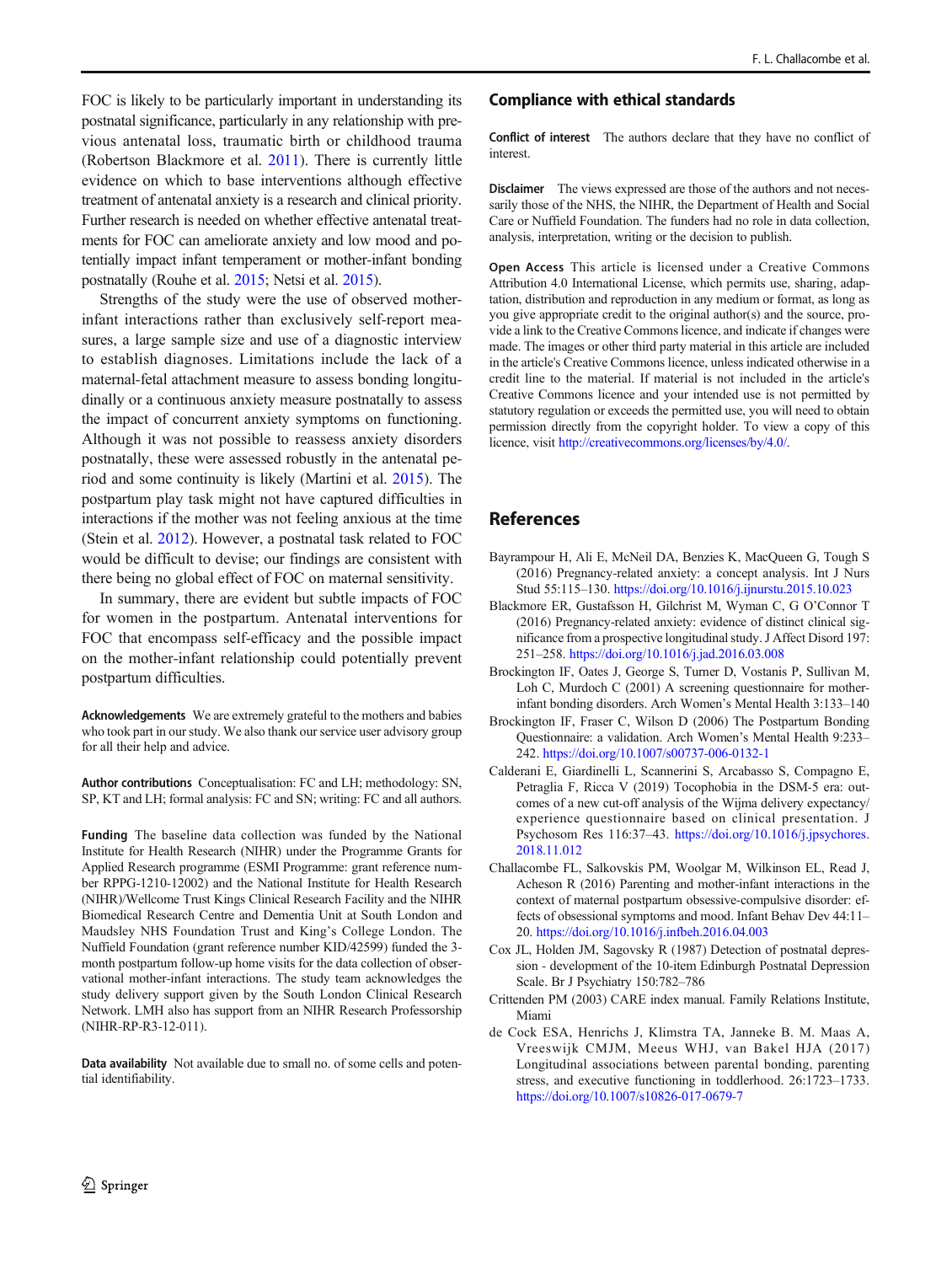- <span id="page-8-0"></span>De Wolff M, van Ijzendoorn MH (1997) Sensitivity and attachment: a meta-analysis on parental antecedents of infant attachment. Child Dev 68:571–591. <https://doi.org/10.2307/1132107>
- Dubber S, Reck C, Muller M, Gawlik S (2015) Postpartum bonding: the role of perinatal depression, anxiety and maternal-fetal bonding during pregnancy. Arch Women's Mental Health 18:187–195. [https://](https://doi.org/10.1007/s00737-014-0445-4) [doi.org/10.1007/s00737-014-0445-4](https://doi.org/10.1007/s00737-014-0445-4)
- Field T (2010) Postpartum depression effects on early interactions, parenting, and safety practices: a review. Infant Behav Dev 33:1–6. <https://doi.org/10.1016/j.infbeh.2009.10.005>
- First MB, Spitzer RL, Gibbon M, Williams JB (2002) Structured clinical interview for DSM-IV-TR axis I disorders, research version, patient edition. SCID-I/P
- Fuchs A, Mohler E, Reck C, Resch F, Kaess M (2016) The early motherto-child bond and its unique prospective contribution to child behavior evaluated by mothers and teachers. Psychopathology 49: 211–216
- Garthus-Niegel S, Størksen HT, Torgersen L, Von Soest T, Eberhard-Gran M (2011) The Wijma Delivery Expectancy/Experience Questionnaire – a factor analytic study. J Psychosom Obstet Gynecol 32:160–163. [https://doi.org/10.3109/0167482X.2011.](https://doi.org/10.3109/0167482X.2011.573110) [573110](https://doi.org/10.3109/0167482X.2011.573110)
- Gobel A, Stuhrmann LY, Harder S, Schulte-Markwort M, Mudra S (2018) The association between maternal-fetal bonding and prenatal anxiety: an explanatory analysis and systematic review. J Affect Disord 239:313–327. <https://doi.org/10.1016/j.jad.2018.07.024>
- Goutaudier N, Bertoli C, Sejourne N, Chabrol H (2018) Childbirth as a forthcoming traumatic event: Pretraumatic stress disorder during pregnancy and its psychological correlates. J Reprod Infant Psychol. <https://doi.org/10.1080/02646838.2018.1504284>
- Grant K-A, McMahon C, Reilly N, Austin M-P (2010) Maternal sensitivity moderates the impact of prenatal anxiety disorder on infant mental development. Early Hum Dev 86:551–556. [https://doi.org/](https://doi.org/10.1016/j.earlhumdev.2010.07.004) [10.1016/j.earlhumdev.2010.07.004](https://doi.org/10.1016/j.earlhumdev.2010.07.004)
- Howard LM et al (2018) Accuracy of the Whooley questions and the Edinburgh Postnatal Depression Scale in identifying depression and other mental disorders in early pregnancy. Br J Psychiatry 212:50–56. <https://doi.org/10.1192/bjp.2017.9>
- Huizink A, Menting B, Moor M, Verhage M, Kunseler F, Schuengel C, Oosterman M (2017) From prenatal anxiety to parenting stress: a longitudinal study. Arch Women's Mental Health. [https://doi.org/](https://doi.org/10.1007/s00737-017-0746-5) [10.1007/s00737-017-0746-5](https://doi.org/10.1007/s00737-017-0746-5)
- Ionio C, Di Blasio P (2014) Post-traumatic stress symptoms after childbirth and early mother–child interactions: an exploratory study. J Reprod Infant Psychol 32:163–181
- Kaitz M, Maytal HR, Devor N, Bergman L, Mankuta D (2010) Maternal anxiety, mother–infant interactions, and infants' response to challenge. Infant Behav Dev 33:136–148. [https://doi.org/10.1016/j.](https://doi.org/10.1016/j.infbeh.2009.12.003) [infbeh.2009.12.003](https://doi.org/10.1016/j.infbeh.2009.12.003)
- Laursen M, Johansen C, Hedegaard M (2009) Fear of childbirth and risk for birth complications in nulliparous women in the Danish National Birth Cohort BJOG : an. Int J Obstet Gynaecol 116:1350–1355. <https://doi.org/10.1111/j.1471-0528.2009.02250.x>
- Leventhal A, Jacobsen T, Miller L, Quintana E (2004) Caregiving attitudes and at-risk maternal behavior among mothers with major mental illness. Psychiatr Serv:55
- Lukasse M, Vangen S, Oian P, Kumle M, Ryding EL, Schei B (2010) Childhood abuse and fear of childbirth-a population-based study. Birth 37:267–274. [https://doi.org/10.1111/j.1523-536X.2010.](https://doi.org/10.1111/j.1523-536X.2010.00420.x) [00420.x](https://doi.org/10.1111/j.1523-536X.2010.00420.x)
- Maas AJBM, de Cock ESA, Vreeswijk CMJM, Vingerhoets AJJM, van Bakel HJA (2016) A longitudinal study on the maternal–fetal

relationship and postnatal maternal sensitivity. J Reprod Infant Psychol 34:110–121. [https://doi.org/10.1080/02646838.2015.](https://doi.org/10.1080/02646838.2015.1112880) [1112880](https://doi.org/10.1080/02646838.2015.1112880)

- Martini J, Petzoldt J, Einsle F, Beesdo-Baum K, Hofler M, Wittchen HU (2015) Risk factors and course patterns of anxiety and depressive disorders during pregnancy and after delivery: a prospectivelongitudinal study. J Affect Disord 175:385–395. [https://doi.org/](https://doi.org/10.1016/j.jad.2015.01.012) [10.1016/j.jad.2015.01.012](https://doi.org/10.1016/j.jad.2015.01.012)
- Martini J, Asselmann E, Einsle F, Strehle J, Wittchen HU (2016) A prospective-longitudinal study on the association of anxiety disorders prior to pregnancy and pregnancy- and child-related fears. J Anxiety Disord 40:58–66. [https://doi.org/10.1016/j.janxdis.2016.](https://doi.org/10.1016/j.janxdis.2016.04.007) [04.007](https://doi.org/10.1016/j.janxdis.2016.04.007)
- Nath S, Busuulwa P, Ryan EG, Challacombe FL, Howard LM (2019) The characteristics and prevalence of phobias in pregnancy. Midwifery. <https://doi.org/10.1016/j.midw.2019.102590>
- Netsi E, Evans J, Wulff K, O'Mahen H, Ramchandani PG (2015) Infant outcomes following treatment of antenatal depression: findings from a pilot randomized controlled trial. J Affect Disord 188:252–256. <https://doi.org/10.1016/j.jad.2015.08.055>
- Nilsson C et al (2018) Definitions, measurements and prevalence of fear of childbirth: a systematic review. BMC Pregnancy Childbirth 18: 28. <https://doi.org/10.1186/s12884-018-1659-7>
- O'Connell MA, Leahy-Warren P, Khashan AS, Kenny LC, O'Neill SM (2017) Worldwide prevalence of tocophobia in pregnant women: systematic review and meta-analysis. Acta Obstet Gynecol Scand 96:907–920. <https://doi.org/10.1111/aogs.13138>
- Oliveira AGS, Reichenheim ME, Moraes CL, Howard LM, Lobato G (2017) Childhood sexual abuse, intimate partner violence during pregnancy, and posttraumatic stress symptoms following childbirth: a path analysis. Arch Women's Mental Health 20:297–309. [https://](https://doi.org/10.1007/s00737-016-0705-6) [doi.org/10.1007/s00737-016-0705-6](https://doi.org/10.1007/s00737-016-0705-6)
- Pazzagli C, Laghezza L, Capurso M, Sommella C, Lelli F, Mazzeschi C (2015) Antecedents and consequences of fear of childbirth in nulliparous and parous women. Infant Ment Health J 36:62–74. [https://](https://doi.org/10.1002/imhj.21483) [doi.org/10.1002/imhj.21483](https://doi.org/10.1002/imhj.21483)
- Robertson Blackmore E, Cote-Arsenault D, Tang W, Glover V, Evans J, Golding J, O'Connor TG (2011) Previous prenatal loss as a predictor of perinatal depression and anxiety. Br J Psychiatry 198:373– 378. <https://doi.org/10.1192/bjp.bp.110.083105>
- Rouhe H, Salmela-Aro K, Toivanen R, Tokola M, Halmesmaki E, Ryding E-L, Saisto T (2015) Group psychoeducation with relaxation for severe fear of childbirth improves maternal adjustment and childbirth experience-a randomised controlled trial. J Psychosom Obstet Gynecol 36:1–9. [https://doi.org/10.3109/0167482X.2014.](https://doi.org/10.3109/0167482X.2014.980722) [980722](https://doi.org/10.3109/0167482X.2014.980722)
- Ryding EL, Lukasse M, Kristjansdottir H, Steingrimsdottir T, Schei B (2016) Pregnant women's preference for cesarean section and subsequent mode of birth-a six-country cohort study. J Psychosom Obstet Gynecol 37:75–83. [https://doi.org/10.1080/0167482X.](https://doi.org/10.1080/0167482X.2016.1181055) [2016.1181055](https://doi.org/10.1080/0167482X.2016.1181055)
- Schmidt D, Seehagen S, Hirschfeld G, Vocks S, Schneider S, Teismann T (2017) Repetitive negative thinking and impaired mother-infant bonding: a longitudinal study. Cogn Ther Res 41:498–507. [https://](https://doi.org/10.1007/s10608-016-9823-8) [doi.org/10.1007/s10608-016-9823-8](https://doi.org/10.1007/s10608-016-9823-8)
- Sheen K, Slade P (2018) Examining the content and moderators of women's fears for giving birth: a meta-synthesis. J Clin Nurs 27: 2523–2535. <https://doi.org/10.1111/jocn.14219>
- Stein A, Craske MG, Lehtonen A, Harvey A, Savage-McGlynn E, Davies B, Goodwin J, Murray L, Cortina-Borja M, Counsell N (2012) Maternal cognitions and mother-infant interaction in postnatal depression and generalized anxiety disorder. J Abnorm Psychol 121: 795–809